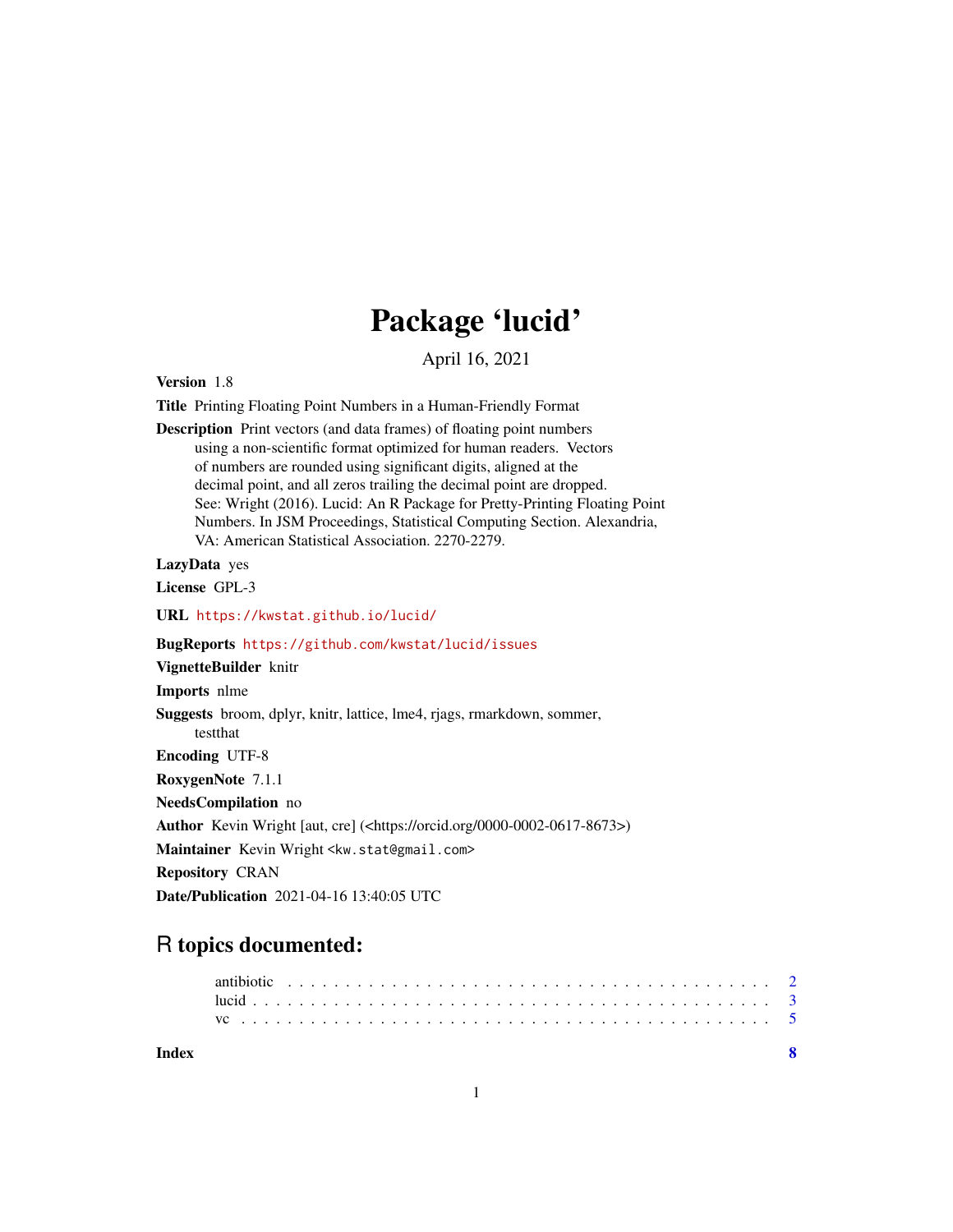<span id="page-1-0"></span>

#### Description

Effectiveness of 3 antibiotics against 16 bacterial species.

#### Format

A data frame with 16 observations on the following 5 variables.

bacteria bacterial species, 16 levels penicillin MIC for penicillin streptomycin MIC for streptomycin neomycin MIC for neomycin

gramstain Gram staining (positive or negative)

#### Details

The values reported are the minimum inhibitory concentration (MIC) in micrograms/milliliter, which represents the concentration of antibiotic required to prevent growth in vitro.

#### Source

Will Burtin (1951). *Scope*. Fall, 1951.

#### References

Wainer, H. (2009). A Centenary Celebration for Will Burtin: A Pioneer of Scientific Visualization. *Chance*, 22(1), 51-55. https://chance.amstat.org/2009/02/visrev221/

Wainer, H. (2009). Visual Revelations: Pictures at an Exhibition. *Chance*, 22(2), 46–54. https://chance.amstat.org/2009/04/vi

Wainer, H. (2014). Medical Illuminations: Using Evidence, Visualization and Statistical Thinking to Improve Healthcare.

#### Examples

```
data(antibiotic)
lucid(antibiotic)
## Not run:
# Plot the data similar to Fig 2.14 of Wainer's book, "Medical Illuminations"
require(lattice)
require(reshape2)
# Use log10 transform
```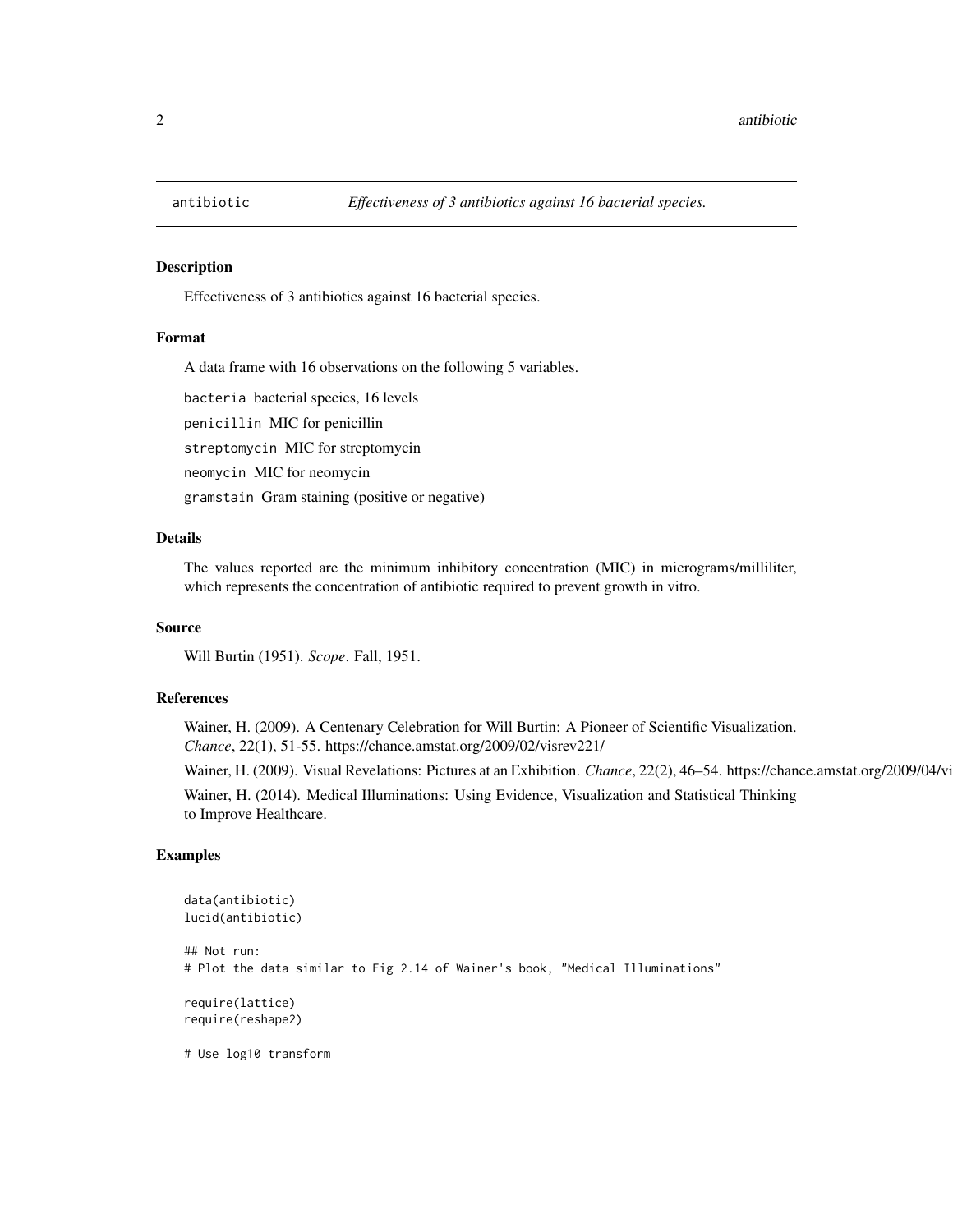```
dat <- transform(antibiotic,
                 penicillin=log10(penicillin),
                 streptomycin=log10(streptomycin),
                 neomycin=log10(neomycin))
dat <- transform(dat, sgn = ifelse(dat$gramstain=="neg", "-", "+"))
dat <- transform(dat,
                 bacteria = paste(bacteria, sgn))
dat <- transform(dat, bacteria=reorder(bacteria, -penicillin))
dat <- melt(dat)
op <- tpg <- trellis.par.get()
tpg$superpose.symbol$pch <- toupper(substring(levels(dat$variable),1,1))
tpg$superpose.symbol$col <- c("darkgreen","purple","orange")
trellis.par.set(tpg)
dotplot(bacteria ~ value, data=dat, group=variable,
       cex=2,
        scales=list(x=list(at= -3:3,
                      labels=c('.001', '.01', '.1', '1', '10', '100', '1000'))),
        main="Bacterial response to Neomycin, Streptomycin, and Penicillin",
        xlab="Minimum Inhibitory Concentration (mg/L)")
trellis.par.set(op)
```
## End(Not run)

lucid *Lucid printing*

#### Description

Format a column of numbers in a way to make it easy to understand.

#### Usage

```
lucid(x, dig = 3, na.value = NULL, ...)## Default S3 method:
lucid(x, dig = 3, na.value = NULL, ...)## S3 method for class 'numeric'
lucid(x, dig = 3, na.value = NULL, ...)## S3 method for class 'data.frame'
lucid(x, dig = 3, na.value = NULL, ...)
```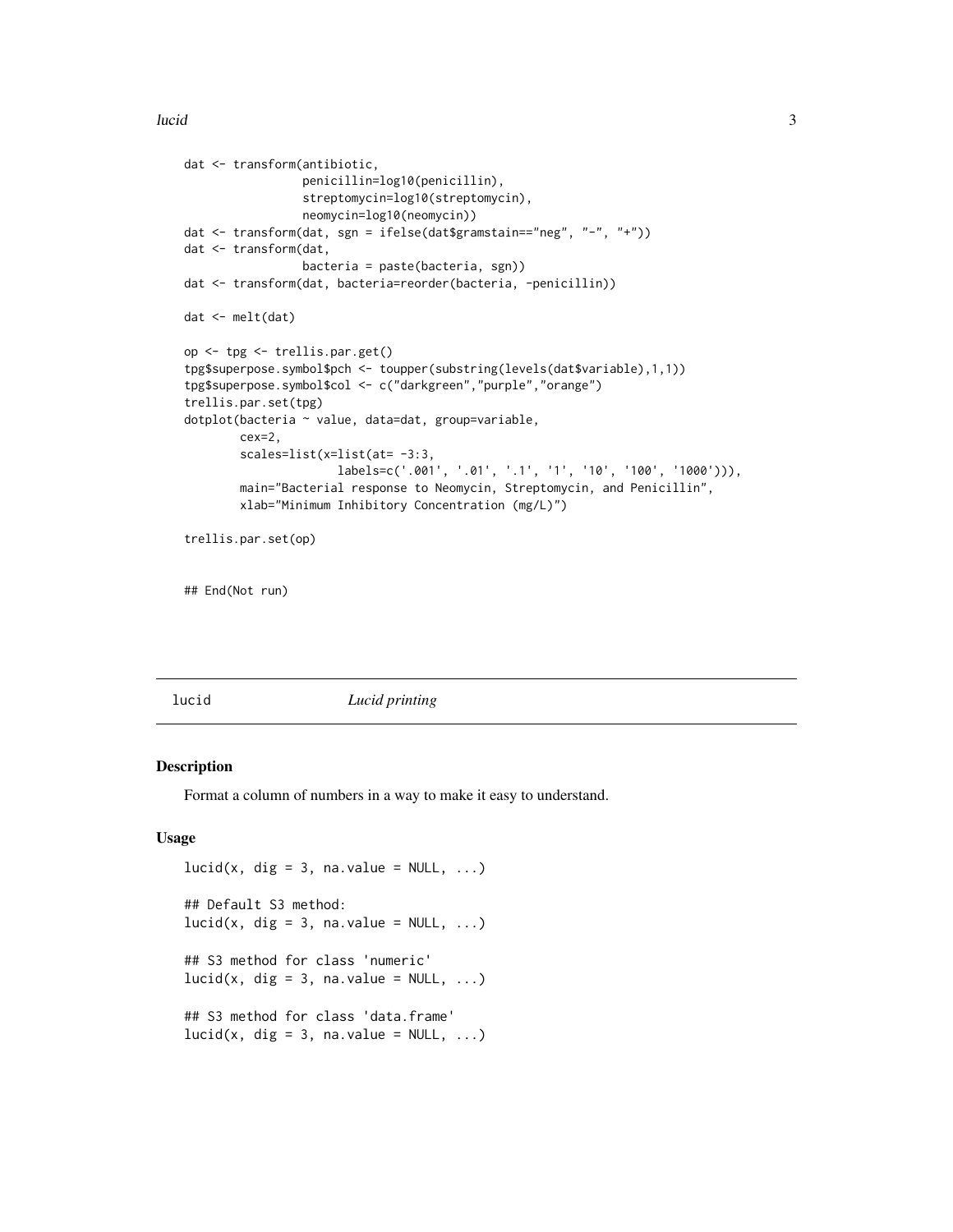```
## S3 method for class 'matrix'
lucid(x, dig = 3, na.value = NULL, ...)## S3 method for class 'list'
lucid(x, dig = 3, na.value = NULL, ...)## S3 method for class 'tbl_df'
lucid(x, dig = 3, na.value = NULL, ...)
```
#### Arguments

| x        | Object to format.                                                                                           |
|----------|-------------------------------------------------------------------------------------------------------------|
| dig      | Number of significant digits to use in printing.                                                            |
| na.value | Character string to use instead of 'NA' for numeric missing values. Default is<br>NULL, which does nothing. |
| .        | Additional arguments passed to the data frame method.                                                       |

#### Details

Output from R is often in scientific notation, which makes it difficult to quickly glance at numbers and gain an understanding of the relative values. This function formats the numbers in a way that makes interpretation of the numbers \_immediately\_ apparent.

The sequence of steps in formatting the output is: (1) zap to zero (2) use significant digits (3) drop trailing zeros after decimal (4) align decimals.

#### Value

Text, formatted in a human-readable way. Standard R methods are used to print the value.

#### See Also

#### [signif](#page-0-0)

#### Examples

```
x0 <- c(123, 12.3, 1.23, .123456) # From Finney, page 352
print(x0)
lucid(x0, dig=2)
x1 <- c(123, NA, 1.23, NA)
lucid(x1, na.value="--")
signif(mtcars[15:20,])
lucid(mtcars[15:20,])
x2 <- c(1/3, 5/3, 1, 1.5, 2, 11/6, 5/6, 8.43215652105343e-17)
print(x2)
lucid(x2)
```
<span id="page-3-0"></span>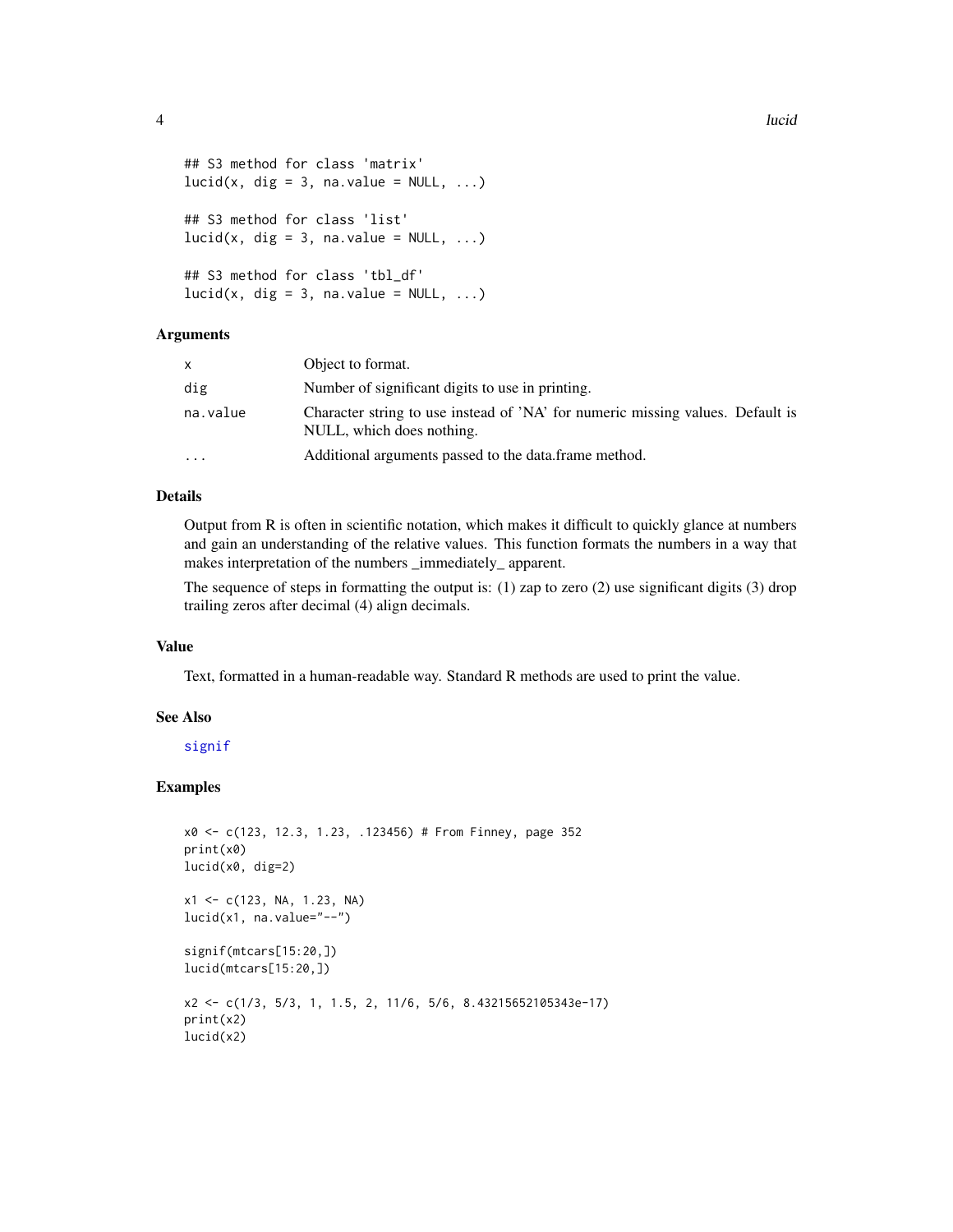```
# Which coef is 0 ? How large is the intercept?
df1 <- data.frame(effect=c(-13.5, 4.5, 24.5, 6.927792e-14, -1.75,
                    16.5, 113.5000))
rownames(df1) <- c("A","B","C","C1","C2","D","(Intercept)")
print(df1)
lucid(df1)
df2 <- data.frame(effect=c("hyb","region","region:loc","hyb:region",
                           "yr","hyb:yr","region:yr","R!variance"),
                  component=c(10.9,277,493,1.30E-04,126,22.3,481,268),
                  std.error=c(4.40,166,26.1,1.58E-06,119,4.50,108,3.25),
                  z.ratio=c(2.471,1.669,18.899,82.242,
                  1.060,4.951,4.442,82.242),
                  constraint=c("pos","pos","pos","bnd",
                  "pos","pos","pos","pos"))
print(df2)
lucid(df2)
```
vc *Extract variance components from mixed models*

#### Description

Extract the variance components from a fitted model. Currently supports asreml, lme4, mmer, nlme and mcmc.list objects.

#### Usage

```
vc(object, ...)
## Default S3 method:
vc(object, ...)
## S3 method for class 'asreml'
vc(object, gamma = FALSE, ...)
## S3 method for class 'lme'
vc(object, ...)
## S3 method for class 'glmerMod'
vc(object, ...)
## S3 method for class 'lmerMod'
vc(object, ...)
## S3 method for class 'mcmc.list'
vc(object, quantiles = c(0.025, 0.5, 0.975), ...)
```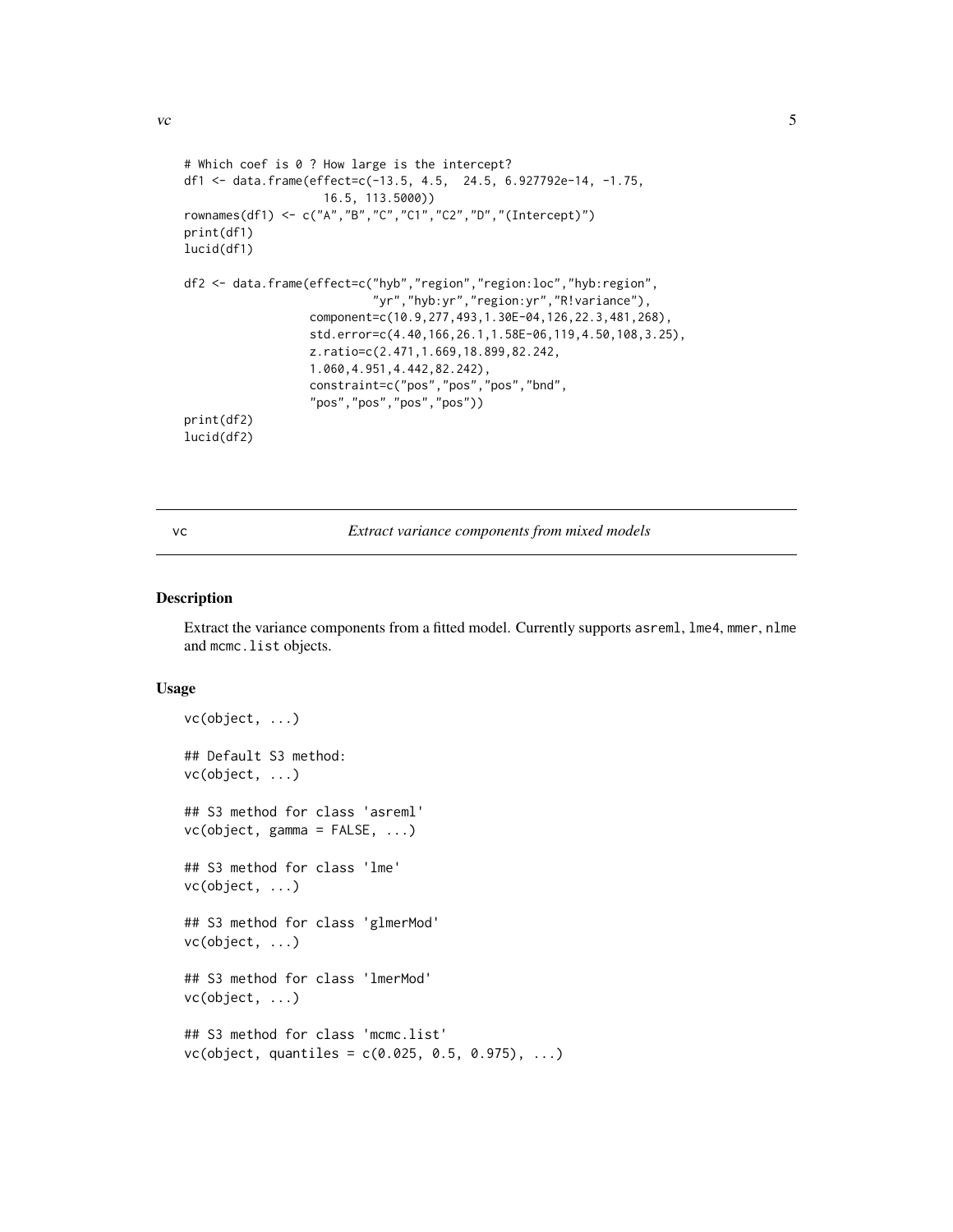## S3 method for class 'mmer'

vc(object, ...)

#### Arguments

| object    | A fitted model object                                                              |
|-----------|------------------------------------------------------------------------------------|
| .         | Not used. Extra arguments.                                                         |
| gamma     | If gamma=FALSE, then the 'gamma' column is omitted from the results from<br>asreml |
| quantiles | The quantiles to use for printing momellist objects                                |

#### Details

The extracted variance components are stored in a data frame with an additional 'vc.xxx' class that has an associated print method.

#### Value

A data frame or other object.

#### Examples

```
## Not run:
```

```
require("nlme")
data(Rail)
m3 <- lme(travel~1, random=~1|Rail, data=Rail)
vc(m3)
## effect variance stddev
## (Intercept) 615.3 24.81
## Residual 16.17 4.021
require("lme4")
m4 <- lmer(travel~1 + (1|Rail), data=Rail)
vc(m4)## grp var1 var2 vcov sdcor
## Rail (Intercept) <NA> 615.3 24.81
## Residual <NA> <NA> 16.17 4.021
require("asreml")
ma <- asreml(travel~1, random=~Rail, data=Rail)
vc(ma)
## effect component std.error z.ratio constr
## Rail!Rail.var 615.3 392.6 1.6 pos
## R!variance 16.17 6.6 2.4 pos
# See vignette for rjags example
```
# To change the number of digits, use the print function.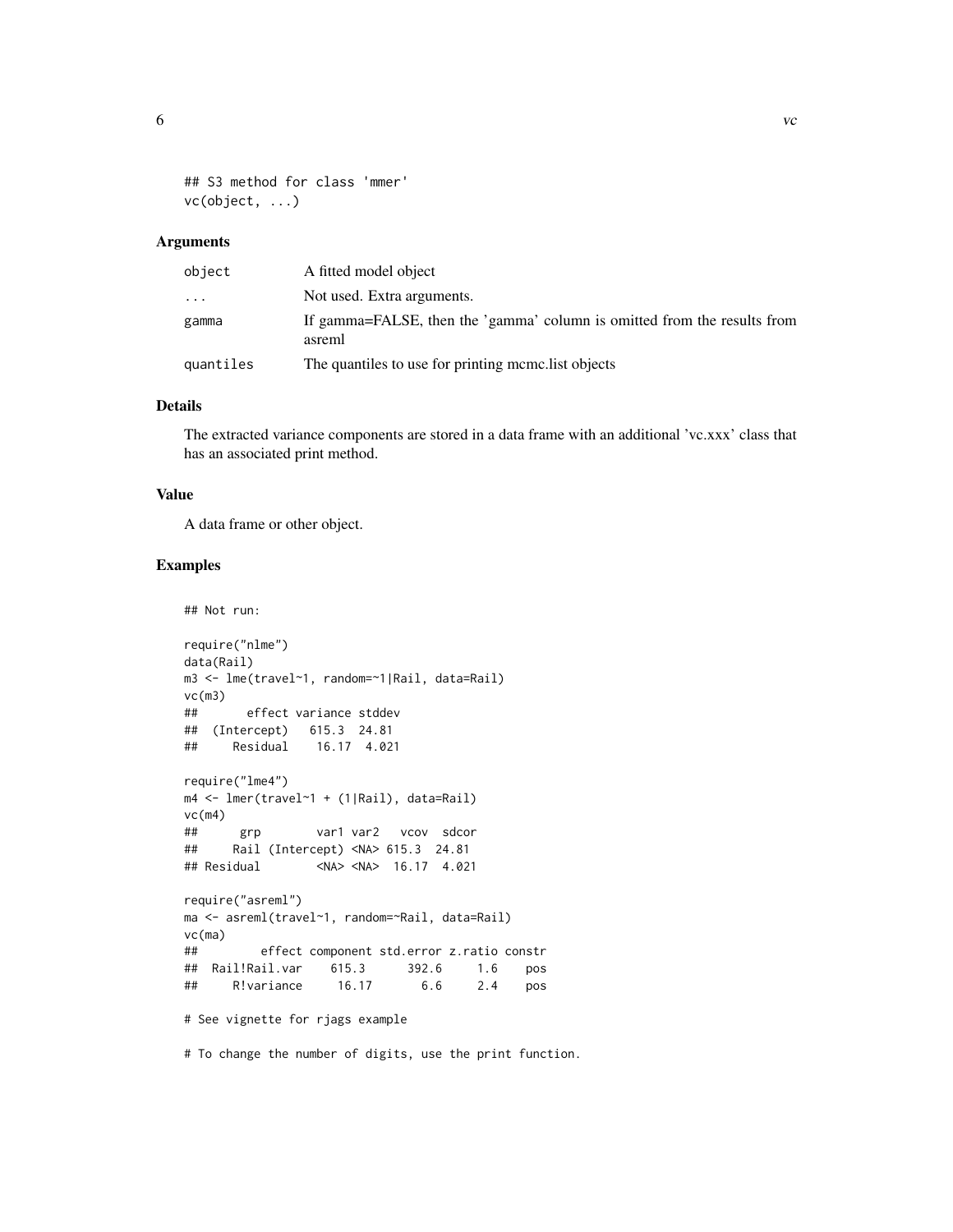vc

## End(Not run)